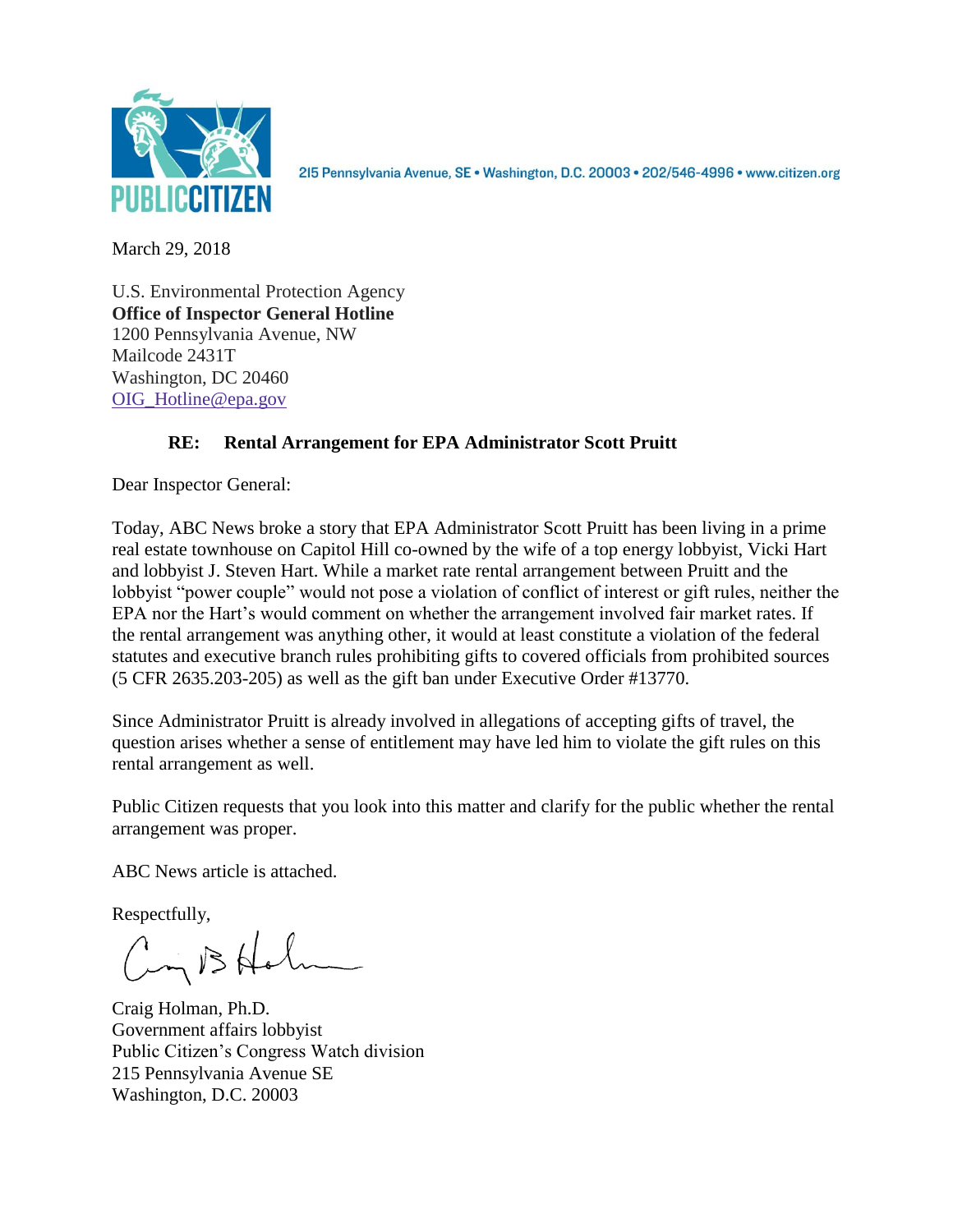## **ABC News**

## **EXCLUSIVE: More Cabinet trouble for Trump? EPA chief lived in condo tied to lobbyist 'power couple'**

- **BY JOHN SANTUCCI,**
- **MATTHEW MOSK**
- **STEPHANIE EBBS** Mar 29, 2018, 4:22 PM ET

For much of his first year in Washington, President Trump's EPA Administrator [Scott](http://abcnews.go.com/topics/news/whitehouse/scott-pruitt.htm) [Pruitt](http://abcnews.go.com/topics/news/whitehouse/scott-pruitt.htm) occupied prime real estate in a townhouse near the U.S. Capitol that is co-owned by the wife of a top energy lobbyist, property records from 2017 show.

Neither the EPA nor the lobbyist, J. Steven Hart, would say how much Pruitt paid to live at the prime [Capitol](http://abcnews.go.com/topics/news/us/capitol-hill.htm) Hill address, though Hart said he believed it to be the market rate. The price tag on Pruitt's rental arrangement is one key question when determining if it constitutes an improper gift, ethics experts told ABC News.

"I think it certainly creates a perception problem, especially if Mr. Hart is seeking to influence the agency," said Bryson Morgan, the former investigative counsel at the U.S. House of Representatives Office of [Congressional](http://abcnews.go.com/topics/news/us/office-of-congressional-ethics.htm) Ethics. "That's why there is a gift rule."

Hart confirmed to ABC News in a brief interview that Pruitt had lived in the flat, which is owned by a limited liability company that links to an address listed to Hart and his wife Vicki Hart, a lobbyist with expertise in the healthcare arena. Steven Hart said Vicki Hart co-owns the condo. He said his wife was not the majority owner, but would not identify her partners.

"I have no ownership interest," he said. "Obviously, I know the owners."

Vicki Hart does no lobbying involving the EPA, her husband said. Her website says she previously worked as a senior health policy advisor for two Senate Majority Leaders before establishing her firm in 2002.

Steven Hart served in the Reagan Justice [Department](http://abcnews.go.com/topics/news/us/justice-department.htm) and became, according to his website, is one of the nation's top fundraisers, donating more than \$110,000 to Republican political candidates and committees last election cycle, records show.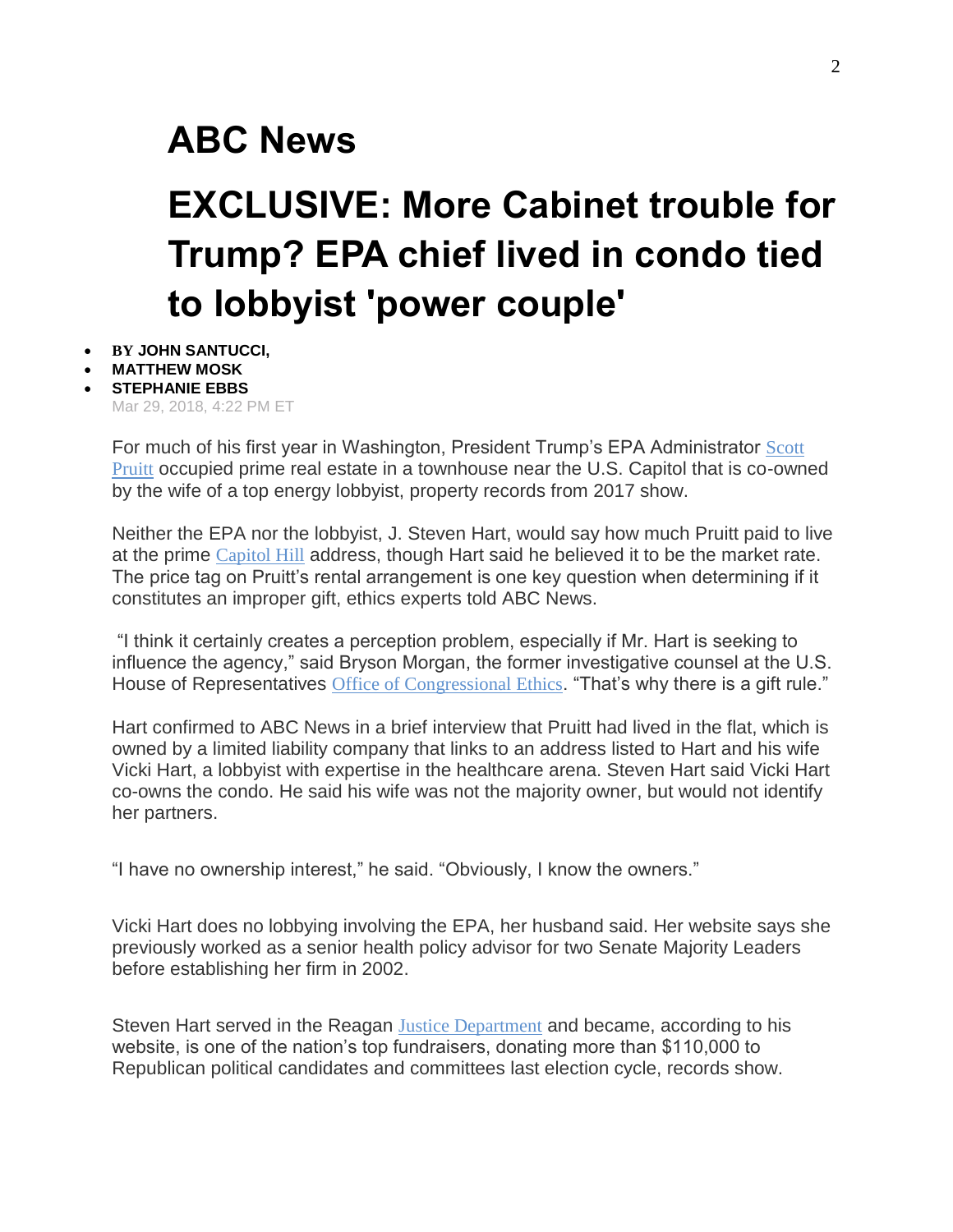In 2010, the newspaper Roll Call referred to the Harts as a "lobbyist power couple."

Mr. Hart is the chairman and CEO of Williams and Jensen, a firm that reported more than \$16 million in federal lobbying income in 2017, according to the [Center](http://abcnews.go.com/topics/news/us/center-for-responsive-politics.htm) for [Responsive](http://abcnews.go.com/topics/news/us/center-for-responsive-politics.htm) Politics. Among his many clients are the NRA, for whom he serves as outside legal counsel.

Just last year, Cheniere Energy Inc. reported paying Hart's firm \$80,000.

Hart's firm specifically lobbied on "issues related to the export of [liquefied](http://abcnews.go.com/topics/news/energy/liquefied-natural-gas.htm) natural [gas](http://abcnews.go.com/topics/news/energy/liquefied-natural-gas.htm) (LNG), approval of LNG exports and export facilities." The firm also [lists](http://www.williamsandjensen.com/practice-areas/energy-and-environment) on its [website](http://www.williamsandjensen.com/practice-areas/energy-and-environment) that it lobbies on other EPA policies like the Clean Air Act.

Cheniere Energy Inc. owned the only active Liquid Natural Gas export plant in the United States at the time. Liquid natural gas exports was on the agenda for discussion during Pruitt's December 2017 trip to Morocco, according to an [agency](https://www.epa.gov/newsreleases/administrator-pruitt-promotes-environmental-cooperation-us-partners-morocco) press release.

On the trip, Pruitt pitched "the potential benefit of liquefied natural gas (LNG) imports on Morocco's economy," the release said.

The revelations about Pruitt's living situation come as more questions are being raised by members of Congress about his travel habits. The Morocco trip was one of Pruitt's most expensive. ABC News has learned that Pruitt, his head of security, and an additional member of his staff, Samantha Dravis, all flew first class on the trip.

The EPA inspector general [expanded](https://twitter.com/EPWDems/status/951211595350396928) an audit of Pruitt's travel to include the Morocco trip in response to a request from Sen. Tom [Carper](http://abcnews.go.com/topics/news/us/tom-carper.htm), the ranking Democrat on a committee with oversight of EPA. Carper specifically asked the agency watchdog to look into whether Pruitt's activities on the trip were "in line with EPA's mission 'to protect human health and the environment."

Both environmental groups and members of Congress pointed out that the jurisdiction over natural gas exports typically falls to the Department of Energy - not the EPA.

Cheniere Energy spokeswoman Rachel Carmichel told ABC News the company ended its relationship with Hart's firm in December 2017. The spokeswoman went on to say Cheniere was unaware of the relationship and had not used Hart's firm to have conversations with the EPA.

Another lobbying client of Hart's, the railroad Norfolk [Southern](http://abcnews.go.com/topics/business/companies/norfolk-southern.htm), spent \$160,000 last year on lobbying Congress on "issues affecting coal usage, oil production, and transportation, including EPA regulation."